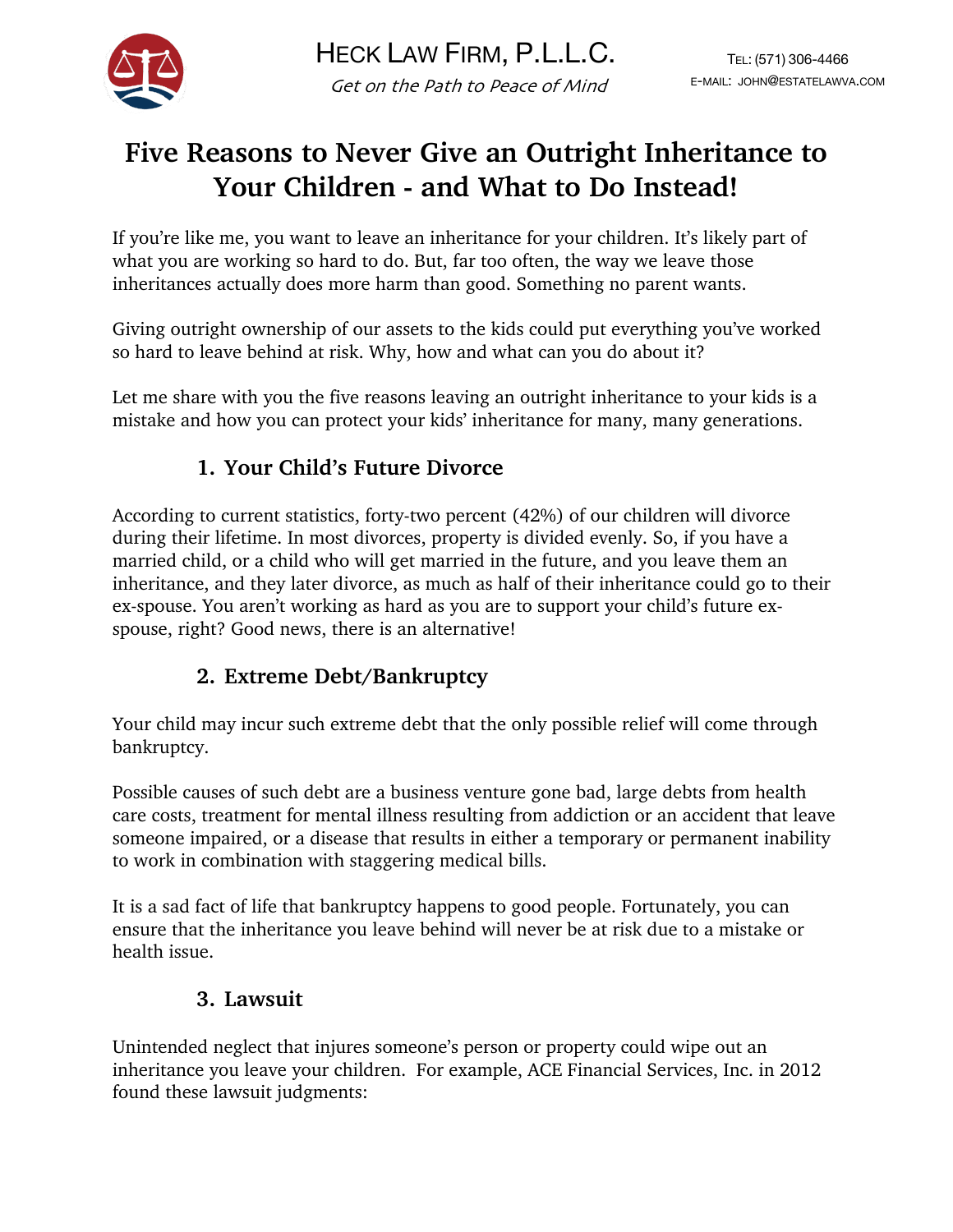• \$49 million in California for an automobile accident where the family of 21-year-old college student sued drivers of two vehicles involved in the multi-vehicle crash. The plaintiff's counsel claimed one defendant was sleep-deprived, while the other was on their cell phone. The plaintiff was in a coma for one month and is expected to require lifetime 24-hour care.

• \$11.9 million in Florida for an internet defamation suit brought by a Florida consultant against a Louisiana woman for posting defamatory statements about the plaintiff on an internet bulletin board. The defendant called the plaintiff a "crook" and a "fraud."

● \$5.9 million in Maryland in a dog-bite case where a 16-month-old child was attacked and killed by a pit bull kept at the home of a family friend.

• \$20 million in Florida for an ATV accident where a teenage male was killed while riding an ATV on the neighbor's property. The neighbor had invited him to drive the ATV, permitting him to operate it without proper safety equipment and without adult supervision. The teenage male struck a fence and was decapitated.

In the Florida ATV case, the defendants thought they were doing the neighbors' son an act of kindness by allowing him the "fun" of driving the four wheeler around the family property. Apparently, they didn't tell the young man about the barb wire on the property. Their well-intentioned neglect, resulting in the decapitation of their neighbor's son, was viewed positively by the court, who ordered the \$20 million judgment.

A fellow estate planning attorney her friend, who called because he accidentally left a faucet running at a friends' house where he was visiting and the resulting flood caused \$413,000 in damage that the insurance company is now looking to collect. If he had an inheritance, it would be wiped out by this potential claim.

As we can see, well intended, but neglectful behavior on the part of your children could wipe out any inheritance you leave them.

#### **4. Mismanagement**

Many clients do not trust their children to manage money. This could mean that their children are spendthrifts, unwise investors, or easily manipulated out of the money. And, the statistics support this for nearly 20% of inheritors.

According to Prof. Jay L. Zagorsky of Ohio State University, 40% of individuals inheriting less than \$100,000 will spend or lose the entire inheritance and 18.7 % of individuals who inherit more than \$100,000 will spend or lose the entire inheritance. It's quite likely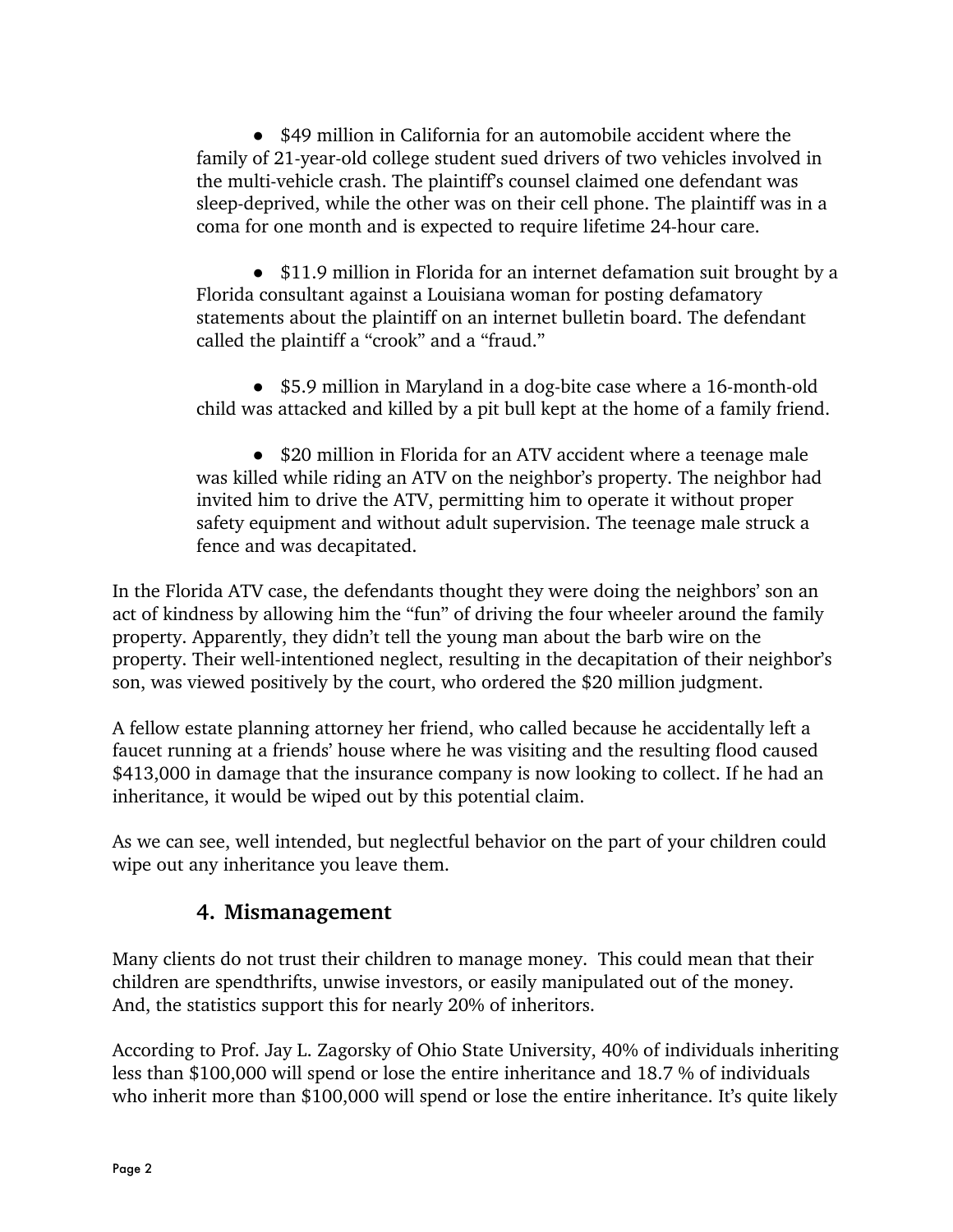that if that inheritance was left in a different way those numbers would greatly improve. I'll share more with you about that below.

### **5. Lost Work Ethic:**

It's been said that "some people can't handle prosperity." It's true; in fact, most people cannot.

For example, Thomas Stanley and William Danko in their book, The Millionaire Next Door, uncovered research showing that children who received an inheritance were worth four-fifths less than others in their same profession who didn't.

Vic Preisser, of the Institute for Preparing Heirs, says that unprepared children who inherit money are susceptible to excessive spending, identity loss, and guilt over receiving money they didn't earn. Preisser says, "In a year to 18 months, everything falls apart -- marriage, finances -- and if there is a drug problem it becomes worse." Consequently, leaving an outright inheritance to our kids may do harm instead of good. But there is an alternative!

As we can see, an outright inheritance is NOT the best answer for your kids.

Most lawyers would tell you that the answer is to leave your kids' their inheritance in a Trust and they'd be right, but they would likely still distribute that Trust outright to your kids at specific ages or stages.

We've got a plan for your family that is far, far better.

#### **The Alternative**

An alternative to an outright inheritance to your children ("outright" meaning they both personally own and can personally lose the inheritance) is to gift your assets to your children at the time of your death via a **Lifetime Asset Protection Trust**.

A Lifetime Asset Protection Trust can be drafted to give your children full control of their inheritance (if you choose), but ensure they never own the inheritance. And because the rule of law is you can't lose what you never owned, you are gifting your children with airtight asset protection, of the kind they couldn't give themselves at any price.

When you gift an inheritance to your children via a Lifetime Asset Protection Trust, the trustees of the trust own the property, not your children. Thus, if your children ever get divorced, file bankruptcy, or are ordered to pay damages in a lawsuit, they can't lose the inheritance, simply because they never owned it.